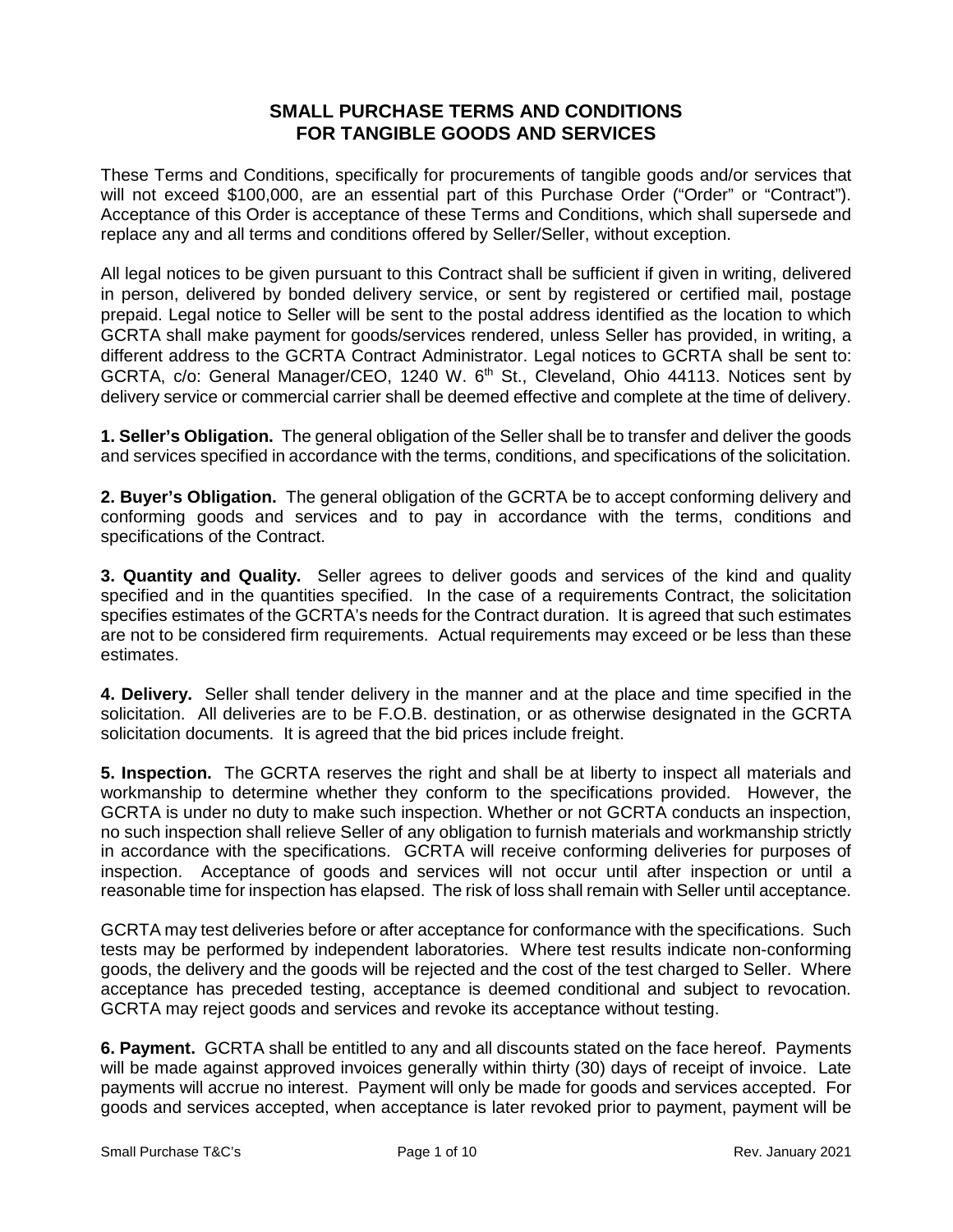withheld until defects in the nonconforming goods or services are cured and accepted. In the case of serial deliveries and serial invoicing, GCRTA reserves the right to deduct overpayments from current invoice amounts. Payment does not constitute acceptance nor does it serve to waive a later revocation of acceptance.

All invoices submitted to GCRTA for payment shall include the Purchase Order number. Invoices shall be payable to: Accounts Payable, Greater Cleveland Regional Transit Authority, 1240 West 6<sup>th</sup> Street, Cleveland, Ohio 44113-1331.

The GCRTA is exempt from all sales, excise and transportation taxes, except State of Ohio gasoline tax. The price or prices bid, whether a unit price, lump sum price, lot price or a trade discount from catalog list prices shall be exclusive of all such taxes and will be so construed.

**7. Patents.** Seller shall pay all royalties and license fees attributable to the use of goods, materials, equipment or processes used to perform its obligations hereunder and, if it cannot timely secure the right for GCRTA to use them, it shall provide GCRTA equivalent non-infringing replacements at no additional cost to GCRTA. Seller agrees to defend and hold harmless the GCRTA from and against all claims of infringement.

**8. Warranties.** Seller warrants that for a period of one (1) year (or for such longer period as prescribed by the specifications or commercially offered by the manufacturer or Seller) following first use of the goods and services delivered hereunder, the goods and services are free of defects in materials and workmanship and further warrants that such goods and services are suited for the particular purpose(s) intended and are of merchantable quality. Seller further warrants that it holds good and marketable title in the goods delivered, and that such goods are free of all liens, security interests or other encumbrances. Seller agrees that in the event the goods or services are not as warranted, it will promptly cure the defect at Seller's sole cost and expense. Seller further agrees to indemnify GCRTA for all costs and damages, both incidental and consequential, resulting from the delivery of goods and services that fail to meet the aforesaid warranties. It is agreed that the goods and services provided hereunder are regarded as consumer goods and services.

**9. Assignment.** The Seller shall not assign, transfer, convey, sublet or otherwise dispose of the Contract or its right, title or interest in or to the same or any part thereof without prior written consent of the GCRTA endorsed thereon or attached thereto, and any such attempt at assignment shall be void.

**10. Compliance with Laws and Regulations.** All materials and supplies furnished pursuant to the specifications shall be in compliance with the laws and regulations of the United States and State of Ohio. Seller shall, if requested by the GCRTA, supply certification and evidence of such compliance. The Contract shall be construed pursuant to the laws of the State of Ohio. This Contract may be supported in part by Federal assistance under grants made by the Department of Transportation, Federal Transit Administration, pursuant to the Urban Mass Transportation Administration Act of 1964 and amendments (49 U.S.C. 1601 et seq.) and Surface Transportation Assistance Acts of 1982 and 1987. When so funded this Contract shall be subject to all rules and regulations promulgated pursuant thereto.

**11. Debarment & Suspension.** For any transaction of \$25,000 and above, Seller must disclose to GCRTA any debarment and/or suspension.

**12. Prohibited Interest.** No officer, member or employee of the GCRTA and no members of its governing body, and no other public office or employee of the governing body of the locality or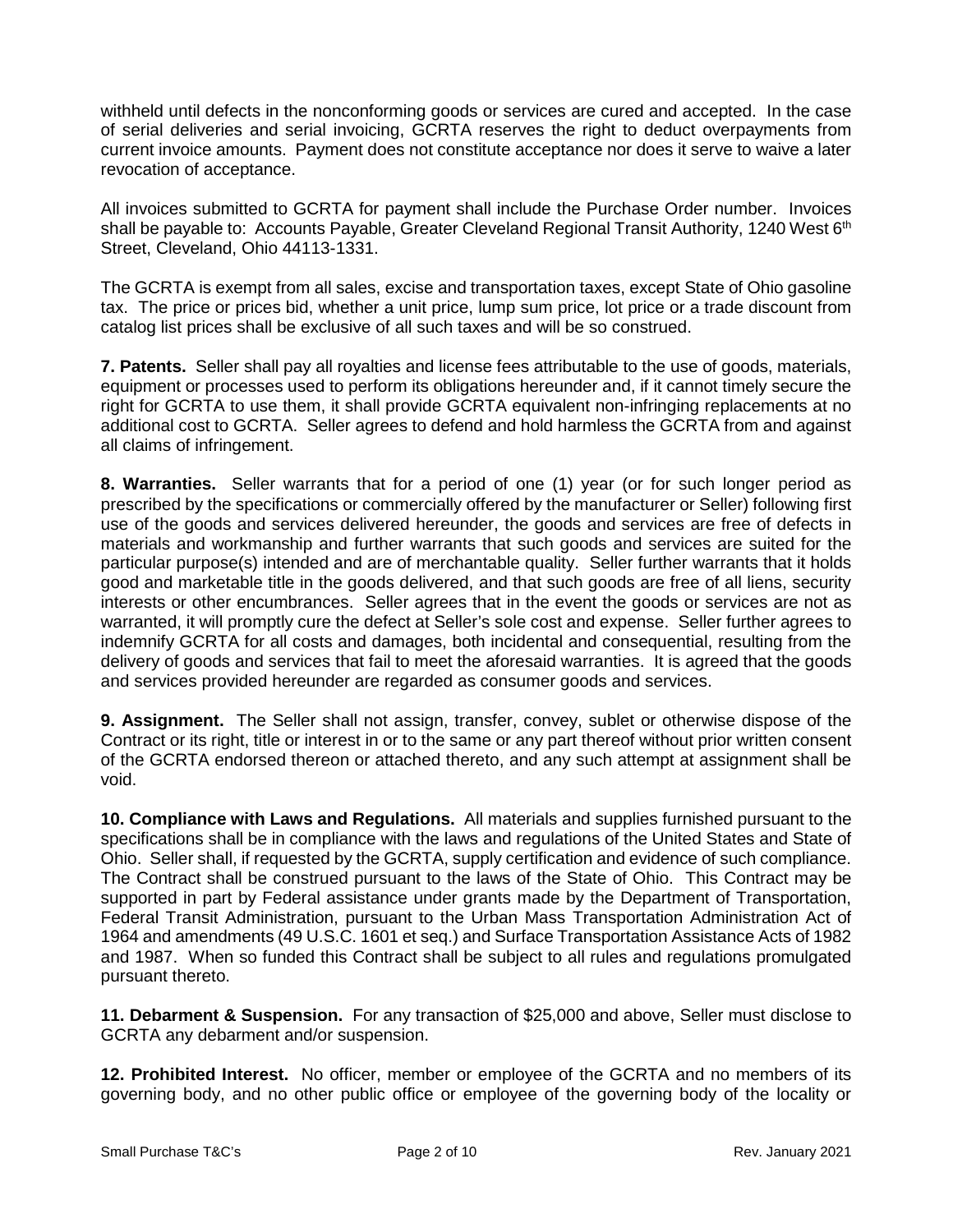localities included within the GCRTA, during his or her tenure, shall have any interest, direct or indirect, in this solicitation, any Contract negotiated subsequently, or the proceeds thereof.

**13. Termination.** The GCRTA may, by written notice to the Seller, terminate the whole or any part of this Contract.

- **a. Termination for Default.** GCRTA may terminate this Contract for default, if within ten (10) days after receiving notice from the GCRTA, Seller fails to make delivery of conforming goods or to perform the services as required within the time specified herein or any extension thereof; or if the Seller fails to perform any of the other provisions of this Contract, or so fails to make progress so as to endanger performance of this Contract in accordance with its terms. Thereafter, the GCRTA may have the work completed and the Seller shall be liable for any resulting cost to the GCRTA.
- **b. Termination for Convenience.** GCRTA may terminate performance of work under this Contract in whole or in part for its convenience for any reason or for no reason at all without obligation to Seller other than for Seller's prior performance. GCRTA requires Seller to perform prior to the date GCRTA gives notice of such termination to Seller.

**14. Socio-Economic Development.** For purchases in excess of \$25,000, Seller agrees to comply with applicable federal and state laws/regulations that afford competitive opportunities for a Seller that qualifies as a disadvantaged business enterprise (DBE), minority owned firm, women's business enterprise, or small business.

**15. Wage and Hour.** All Sellers and subSellers must compute wages based on a standard workweek of 40 hours. Work in excess of 40 hours must be paid at a rate not less than one and one-half times the basic rate of pay. Compliance with 40 USC Sec. 3702, 29 CFR Part 5, and 40 USC Sec 3701(B)(3)(A)(iii) is required of all Sellers and subSellers.

**16. Hazardous Materials.** Where the goods or services procured involve the use or storage of hazardous materials on RTA premises in Cleveland, Seller agrees to meet the requirements of Cleveland Codified Ordinance Section 394. Seller shall:

- (a) Label the containers of hazardous or toxic substances that it delivers in accordance with the requirements of Federal and State4.06 (A).
- (b) Provide labels and placards for use by GCRTA when deliveries are made in bulk and are to be stored by GCRTA in stationary containers pursuant to C.O.C. Section 394.06(B).
- (c) Provide the hazard warnings applicable to the delivered goods that are required C.O.C., Section 394.06(d).
- (d) Provide all material safety data sheets required C.O.C., Section 394.09

The delivery of the aforesaid information must accompany the delivery of the goods. Goods will not be inspected or accepted unless tendered in said manner.

**17. Contract Amendments.** This Contract may be amended in writing only by properly authorized written change order.

**18. Governing Law/Venue.** This Contract shall be governed by and interpreted pursuant to the laws of the United States, the State of Ohio, and the Courts of Cuyahoga County, as appropriate,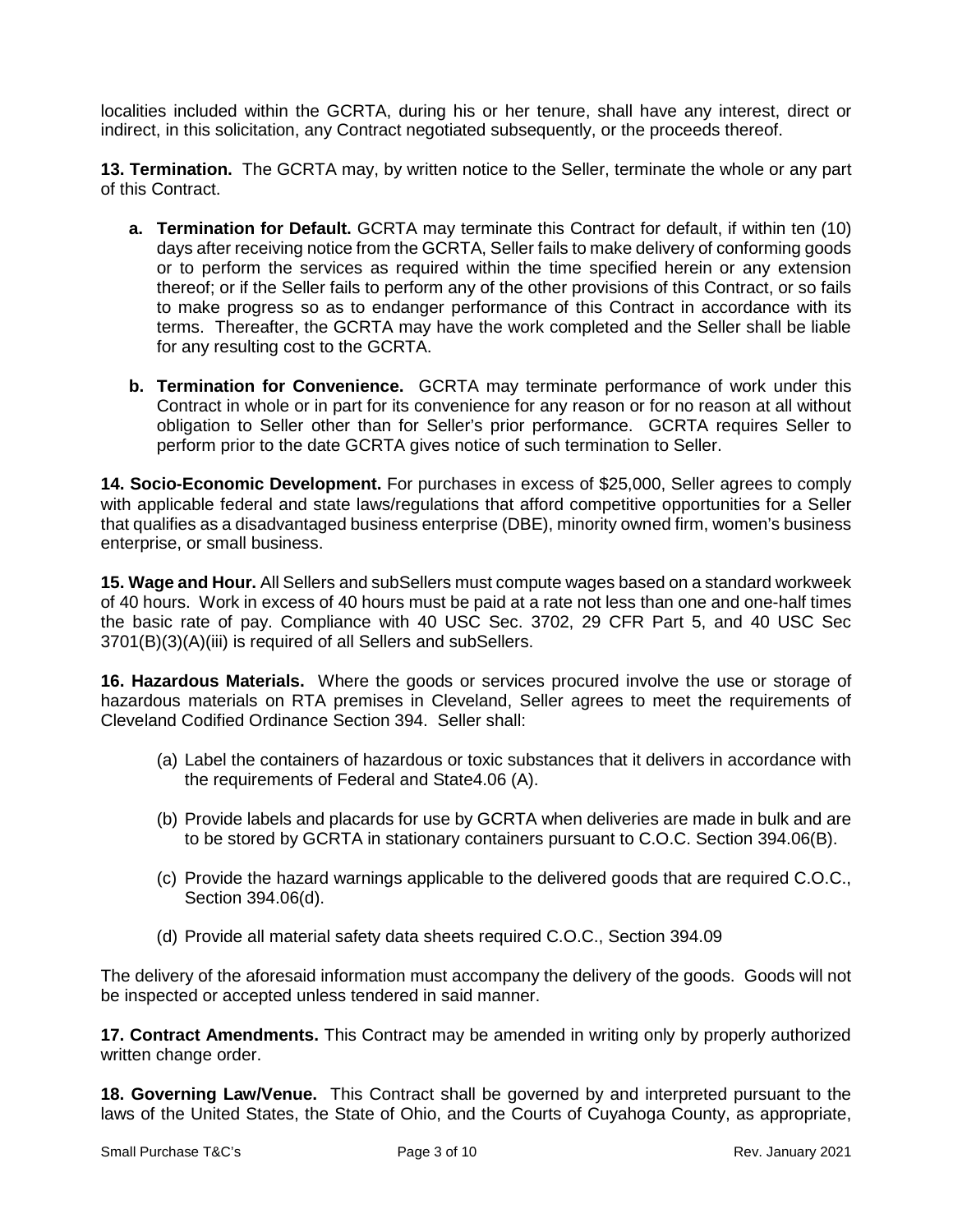notwithstanding any provisions or such law relating to jurisdiction. Should any part or parts of this Contract be held unenforceable by any court of competent jurisdiction, such determination shall not affect the remainder thereof and the balance shall remain in full force and effect.

**19. Documents and Records (Paper and Electronic).** Documents and records, including electronic records, created and maintained by the Seller under this Contract may be subject to the Ohio Public Records Act, Ohio Rev. Code § 149.43 *et seq*. The Seller shall maintain all documents and records related to this Contract, including electronic records, in accordance with GCRTA's records retention policy and schedule. Under that policy, contracts are retained for fifteen (15). Prior to destruction of any documents or records related to this Contract, the Seller shall comply with the provisions of GCRTA's records retention policy relating to destruction of records.

To the extent that the Seller becomes aware of actual or potential litigation related to this Contract, the Seller shall immediately notify the Authority's Deputy General Manager for Legal Affairs. The Seller shall preserve any and all records, including electronic records, created or maintained under this contract until advised by the GCRTA Legal Department, in writing, that they are no longer needed. Any court order issued under this paragraph shall supersede any previously or subsequently established destruction schedule for such records.

**20. Right to Audit.** Seller shall maintain books, records, documents, and other evidence directly pertinent to the performance of the Work under this Contract in accordance with generally accepted accounting principles and practices consistently applied and Federal Acquisition Regulations, Parts 30 and 31, as applicable. GCRTA and its authorized representatives shall have the right to audit, to examine and to make copies of or extracts from all financial and related records (in whatever form they may be kept, whether written, electronic, or other) relating to or pertaining to this Contract kept by or under the control of the Seller, including, but not limited to those kept by the Seller, its employees, agents, assigns, successors and subSellers. Such records shall include, but not be limited to, accounting records, written policies and procedures; subcontract files; all paid vouchers including those for out‐of‐pocket expenses; other reimbursement supported by invoices; ledgers; cancelled checks; deposit slips; bank statements; journals; original estimates; estimating work sheets; contract amendments and change order files; back charge logs and supporting documentation; insurance documents; payroll documents; timesheets; memoranda; and correspondence. Seller shall, at all times during the term of this Contract and for a period of three years after the completion of this Contract, maintain such records, together with such supporting or underlying documents and materials. The Seller shall at any time requested by GCRTA, whether during or after completion of this Contract, and at Seller's own expense make such records available for inspection and audit (including copies and extracts of records as required) by GCRTA. Such records shall be made available to GCRTA during normal business hours at the Seller's office or place of business. In the event that no such location is available, then the financial records, together with the supporting or underlying documents and records, shall be made available for audit at a time and location that is convenient for GCRTA. Seller shall ensure GCRTA has these rights with Seller's employees, agents, assigns, successors, and subSellers, and the obligations of these rights shall be explicitly included in any subcontracts or agreements formed between the Seller and any subSellers to the extent that those subcontracts or agreements relate to fulfillment of the Seller's obligations to GCRTA. If the audit discovers substantive findings related to fraud, misrepresentation, or non‐ performance, GCRTA may recoup the costs of the audit work from the Seller. Any adjustments and/or payments that must be made as a result of any such audit or inspection of the Seller's invoices and/or records shall be made within a reasonable amount of time (not to exceed 90 days) from presentation of GCRTA's findings to Seller.

**21. Reporting of Fraudulent/Improper Acts.** If Seller suspects or has knowledge of unethical, improper and/or fraudulent acts by GCRTA personnel, including, but not limited to, conflicts of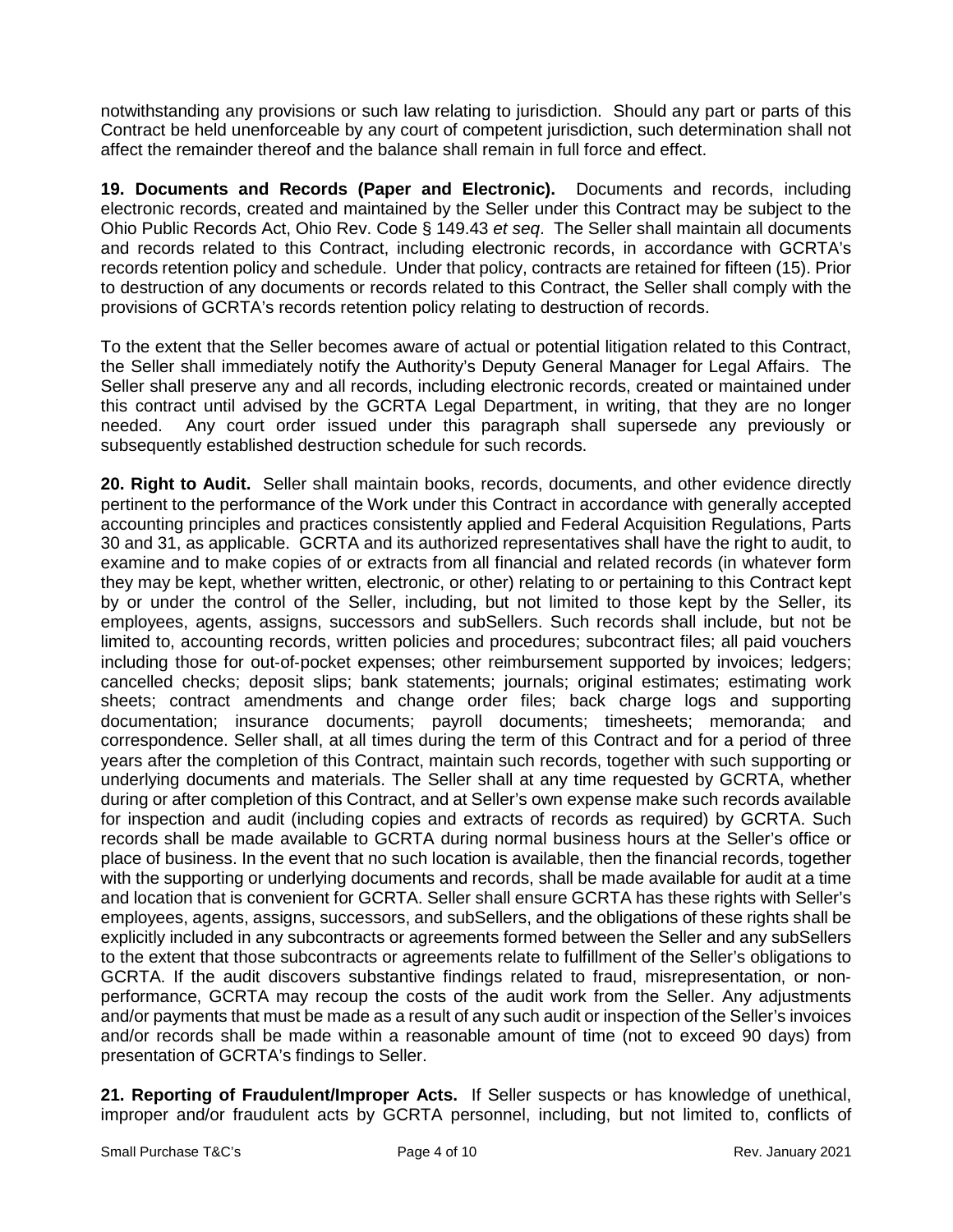interest, bribery, fraud, waste, abuse, extortion, and kickbacks, the Seller shall contact the GCRTA Executive Director of Internal Audit on the GCRTA Fraud Hotline (216-350-5130).

**22. Indemnification.** To the fullest extent permitted by law and to the full extent of Seller's intentional, reckless or negligent acts or omissions, the Seller shall, at its sole cost and expense, indemnify, defend, satisfy all judgments, and hold harmless GCRTA and its officials, agents, representatives, and employees from and against all claims, actions, judgments, costs, penalties, liabilities, damages, losses and expenses, including but not limited to attorney's fees and worker's compensation benefits, for Seller's intentional, reckless or negligent acts or omissions arising out of or resulting from the subject matter of this Agreement, or the acts or omissions of any person or contracted entity directly or indirectly employed or contracted by Seller.

In the event of negligence or intentional acts or omissions by more than one entity, responsibility for such negligence or intentional acts or omissions will be allocated in accordance with the proportionate share of such entity(ies)' negligence or intentional acts or omissions. Nothing herein shall be construed as making Seller liable for any claims, actions, judgments, costs, penalties, liabilities, damages or losses and expenses caused by the sole negligence and/or misconduct of GCRTA.

To the extent that any portion of this provision is found to be in violation of any applicable law, said portion(s) of this provision are stricken but all remaining portions of this provision shall remain in full force and effect.

**23. Insurance.** Seller shall obtain and maintain for the life of this contract the following minimum insurance coverage. Such insurance shall protect the Seller from claims which may arise out of or result from the Seller's operations under the Contract and for which the Seller may be legally liable, whether such operations be by the Seller or by a sub-seller or by anyone employed directly or indirectly by any of them, or by anyone for whose acts any of them may be liable**.** 

It is to be understood that the GCRTA does not in any way represent that the insurance or the limits of insurance specified herein are sufficient or adequate to protect the Seller's interests or liabilities**.** 

In the event the Seller neglects, refuses or fails to provide the insurance required under the contract documents, or as such insurance is cancelled for any reason, the GCRTA shall have right but not the duty to procure the same, and costs thereof shall be deducted from monies then due or thereafter to become due to the Seller.

GCRTA reserves the right to request a copy of all policies and endorsements prescribed herein.

- **a. Commercial General Liability (CGL) Insurance** in the amount of \$1,000,000 combined single limit each occurrence for bodily injury and/or property damage and with a \$1,000,000 annual aggregate. Policy to include:
	- Contractual liability coverage insuring the "hold harmless" provision.
	- GCRTA will accept any combination of primary CGL and Excess or Umbrella policies to meet the minimum coverage requirements above.
	- Products / Completed Operations liability insurance: This insurance must be maintained for a period of not less than 5 years from the date of final payment.
- **b. Business Automobile Liability (BAL) Insurance** in the amount of \$1,000,000.00 combined single limit each accident for bodily injury and/or property damage. Said policy shall apply to all owned, leased, hired and non-owned vehicles used in connection with the work.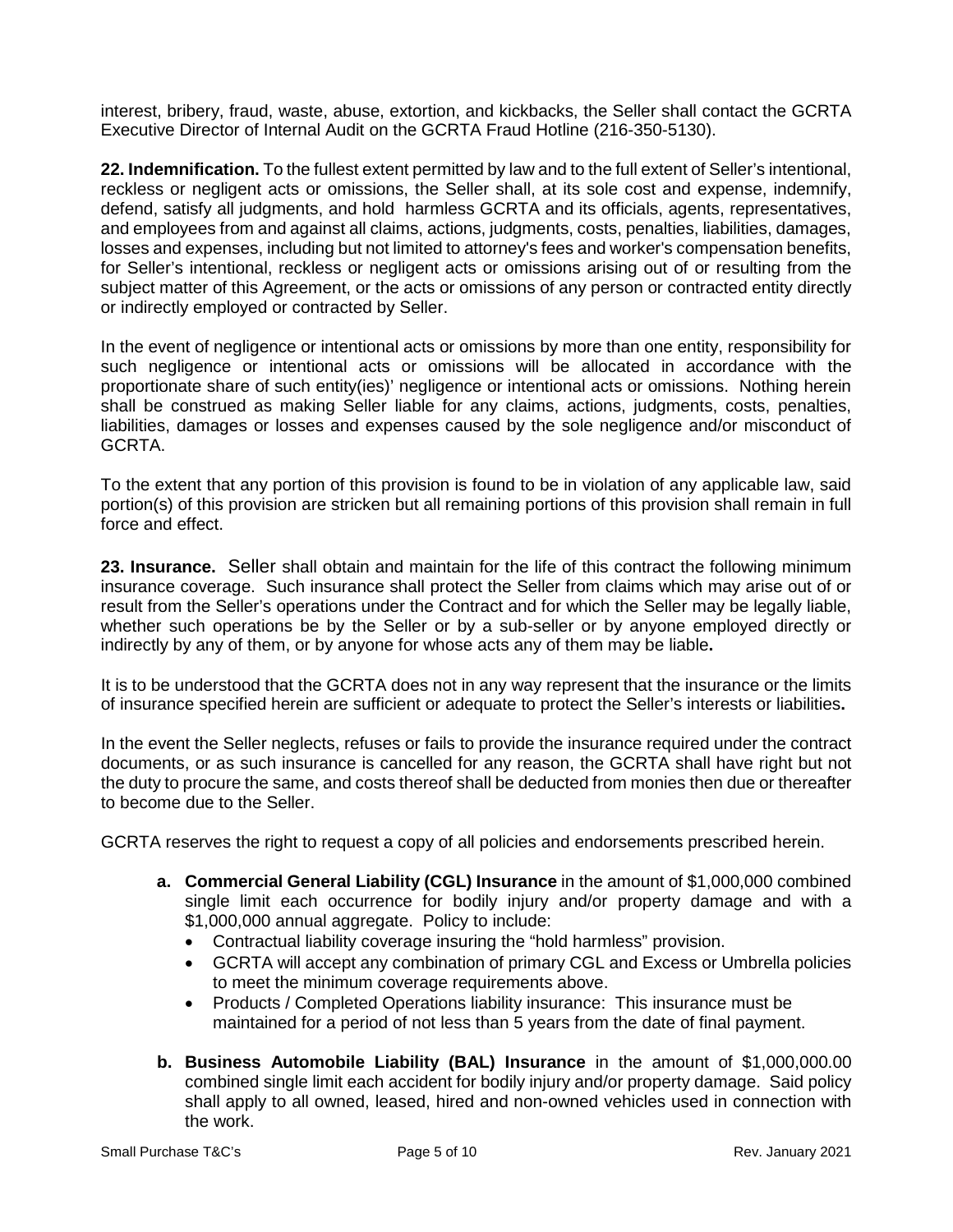- **c. Statutory Workers' Compensation Coverage** in compliance with all applicable state workers' compensation laws to cover all employees furnishing labor under the terms of this contract and under the control of the Seller. Employers' Liability coverage in the amount of \$1,000,000 per accident / \$1,000,000 per employee for disease will also be included, either under the Workers' Compensation policy or under the Commercial General Liability policy (Stop Gap) referenced under a. above. In Ohio, a copy of a certificate of premium payment from the Industrial commission and Bureau of Workers Compensation, or a copy of the Certificate of Employer's Right to Pay Compensation Directly.
- **d.** *If the Contract involves the provision of any professional services to GCRTA (e.g. design, professional consulting/analysis or receipt of confidential or personally identifiable information (PII)):* **Professional Liability / Errors & Omissions Insurance** in the amount of \$1 million per claim. The definition of wrongful acts must be applicable to the work performed hereunder.
	- If the Contract involves receipt of personally identifiable information (PII) or other confidential information, Seller's professional liability insurance must include cyber risk coverage, including network and internet security liability coverage, privacy liability coverage, and media coverage.
- **e.** *If the Contract could result in fumes, hazardous materials or other potential pollutant or if the Contract involves Construction which could cause ground or air pollution:* **Contractor's Pollution Liability Insurance** for bodily injury and property damage coverage with a combined single limit for bodily injury and property damage of \$1,000,000.00. This insurance shall include coverage for, but not be limited to, sudden and accidental discharges, gradual discharges, clean-up of pollutants and disposal thereof, as well as mold, asbestos and/or lead in an abatement contract. The policy must be maintained for a period of 2 years from contract completion or the Seller may satisfy this requirement with the purchase of a 2 year extended reporting period.

General Requirements: The Seller shall not commence work herein until it has obtained the required insurance and has received written approval of such insurance by the GCRTA. *Seller shall furnish evidence of such insurance in the form of a certificate (Accord or similar form).*

**24. Federally Funded Contracts.** For special federal requirements related to procurements of tangible goods and/or services funded with federal grant dollars, see Special Federal Terms & **Conditions** 

## **END OF GENERAL TERMS AND CONDITIONS**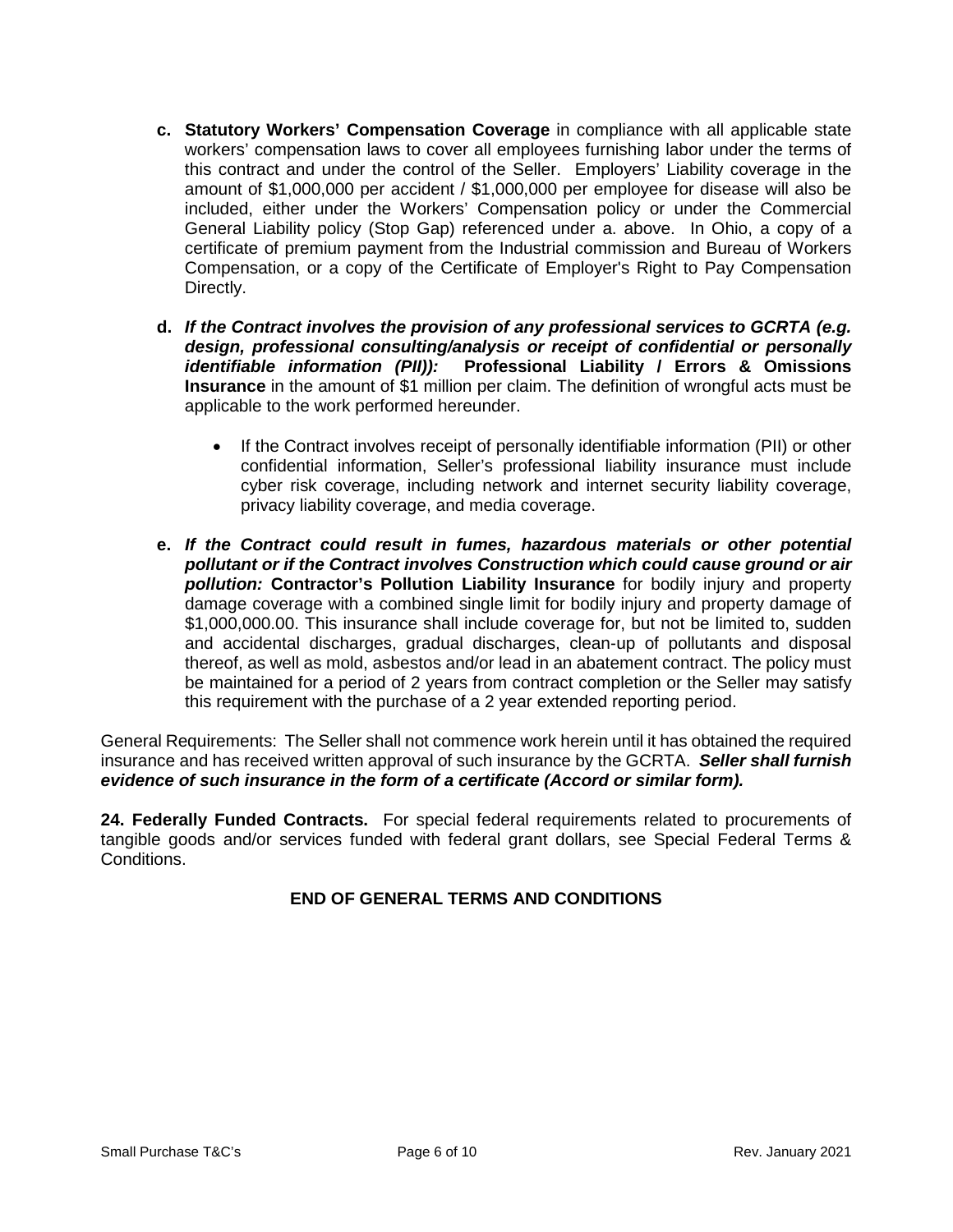## **SPECIAL FEDERAL TERMS & CONDITIONS**

**1. Federal Funding Requirements & Required Provisions Deemed Inserted.** Seller agrees to comply with applicable third party procurement requirements of 49 USC Chapter 53, Public Transportation, and federal laws in effect now or subsequently enacted; with applicable USDOT third party procurement regulations at 49 CFR 18.36, and with other applicable federal regulations pertaining to third party procurements and later amendments thereto.

Seller agrees to follow the provisions of the most recent edition and revisions of FTA Circular 4220.1F, "Third Party Contracting Guidance," and any later revision thereto, except to the extent FTA determines otherwise in writing. The Seller agrees that it may not use FTA assistance to support its third party procurements unless its compliance with federal laws and regulations is satisfactory. Although the FTA "Best Practices Procurement Manual" provides additional third party contracting information, the Seller understands and agrees that the FTA "Best Practices Procurement Manual" may omit certain federal requirements applicable to specific third party contracts.

Each and every clause required by federal or state statute or regulation to be inserted into this Contract is deemed to be inserted herein and this Contract shall be read and enforced as though it were included herein. If through mistake or otherwise any such provision is not inserted, or is not correctly inserted, then upon the application of either party the Agreement shall forthwith be amended to make such insertion or correction

**2. Prevailing Wage.** For contracts over two thousand & 00/100 dollars (\$2,000.00), Davis-Bacon Act prevailing wage protections apply to laborers and mechanics. Award of any contract with GCRTA is conditioned upon acceptance and approval that Contract has met the DOL prevailing wage determination.

**3. Anti-Kickback.** Seller must comply with provisions of the Copeland "Anti-Kickback" Act. Sellers shall be prohibited from inducing, by any means, any person employed in the construction, completion, or repair of public work, to give up any part of the compensation to which he/she is otherwise entitled.

**4. Recycled Products/Energy Conservation.** Seller agrees to comply with the requirements of Section 6002 of the Resource Conservation and Recovery Act, as amended (42 U.S.C. 6962), including but not limited to the regulatory provisions of 40 CFR Part 247, and Executive Order 12873, as they apply to the subject matter of this Contract. Seller further agrees to comply with applicable mandatory energy efficiency standards and policies of applicable state energy conservation plans issued in with 42 USC Sections 6321 et seq.

**5. Environmental Indemnity.** Seller agrees for itself, its officers, employees and agents that it will hold harmless, indemnify and defend GCRTA, its Board, Officers, and employees from and against all claims, demands, findings, judgments, orders, or actions arising out of or in any way connected with the Services provided to GCRTA under this Contract, including without limitation, all activities associated with the loading, transport, unloading and disposal of any and all substances under the purview of any law, rule, order or ordinance, promulgated for the protection of the environment such as and without limiting the foregoing, CERCLA, SARA, RCRA, TSCA, SDNA, Clean Air Act, Clean Water Act, Right to Know Laws, and the state equivalents of each of the foregoing. Seller further agrees that the defense guaranteed hereby shall be provided by a lawyer or firm or firms selected by GCRTA.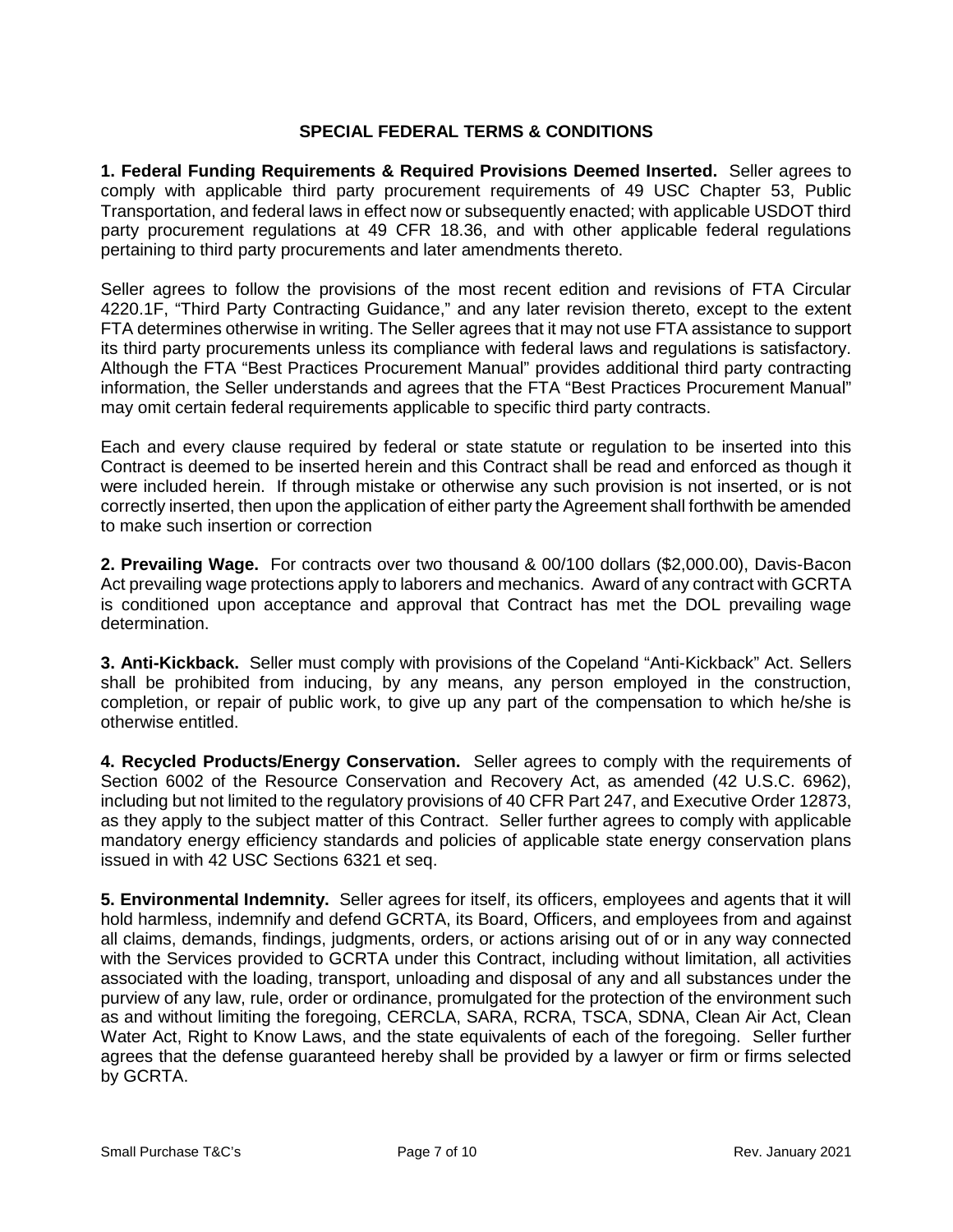**6. No Obligation by the Federal Government.** Seller and GCRTA agree that, notwithstanding any concurrence by the Federal Government in or approval of the solicitation or award of the underlying Contract, absent the express written consent of the Federal Government, the Federal Government is not a party to this Contract and shall not be subject to any obligations or liabilities to the GCRTA, the Seller or any other party pertaining to any matter resulting from the underlying Contract. Seller further agrees to include this clause, without modification, in any subcontract issued hereunder.

## **7. Program Fraud and False or Fraudulent Statements or Related Acts.** Seller agrees that:

- **a. Civil Fraud.** The Program Fraud Civil Remedies Act of 1986, as amended, and 49 CFR 31, Program Fraud Civil Remedies, apply to the Seller's activities in connection with the Project. By executing the Contract, the Seller certifies or affirms the truthfulness and accuracy of each statement it has made, it makes, or it may make in connection with the Project. In addition to other penalties that may apply, the Seller also acknowledges that if it makes a false, fictitious, or fraudulent claim, statement, submission, certification, assurance, or representation to the federal government, the federal government reserves the right to impose on the Seller the penalties of 31 USC 3801 et seq., as implemented in 49 CFR 31, to the extent the federal government deems appropriate; and
- **b. Criminal Fraud.** If the Seller makes a false, fictitious, or fraudulent claim, statement, submission, certification, assurance, or representation to the federal government or includes a false, fictitious, or fraudulent statement or representation in any agreement with the federal government in connection with a project authorized under 49 USC Chapter 53 or any other federal law, the federal government reserves the right to impose on the Seller the penalties of 49 USC 5323(l), 18 USC 1001, or other applicable federal law to the extent the federal government deems appropriate.

**8. Shipments.** Should equipment, materials or commodities provided hereunder be transported by ocean vessel, Seller shall comply with the requirements of PL 109-304 and 46 CFR Part 381 regarding the use of privately owned U.S. Flag commercial vessels. Should equipment, materials or commodities provided hereunder be transported by air carrier, Seller shall comply with 41 CFR Sections 301-10.131 through 301-10.143.

**9. Safety Belt Use.** Pursuant to Federal Executive Order No. 13043, Seller is encouraged to adopt and promote on-the-job seat belt use for its employees and other personnel operating vehicles involved in the project.

**10. Covenant Against Contingent Fees and Gratuities**. The Seller warrants that no person or selling agencies has been employed or retained to solicit or secure this Contract upon an agreement or understanding for a commission or bonafide established commercial or selling agencies maintained by the Seller for the purpose of securing business. For breach or violation of this warranty, the Authority shall have the right to annul this Contract without liability or at its discretion, to deduct from the Contract price, or otherwise recover the full amount or such commission, percentage, brokerage, or contingent fees. Seller further warrants that it, its agent, and/or its sub-Seller, have not and will not accept a gratuity in relation to this agreement.

**11. Non-Discrimination/Preference.** Seller agrees that it will not discriminate against any employee or applicant for employment because of race, color, creed, national origin, sex, age or disability in accordance with the following Federal Statutes and regulations, and any other implementing regulations issued pursuant to the: Civil Rights Act as amended, Titles VI (42 U.S.C. 2000d) and VII (42 U.S.C. 2000e); Age Discrimination Act of 1975, as amended (42 U.S.C. 6102); Age Discrimination in Employment Act of 1967 as amended, (29 U.S.C. 623); Americans with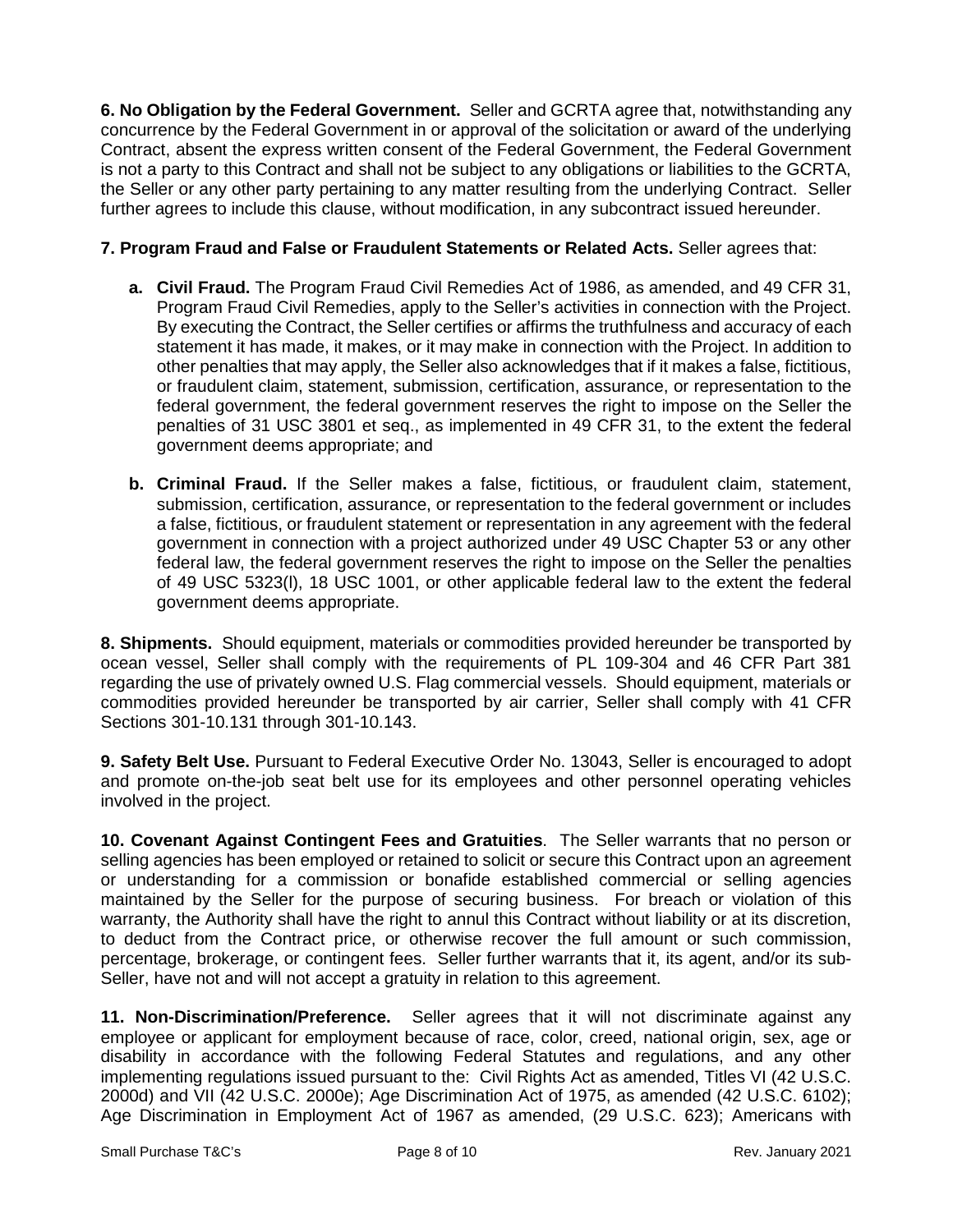Disabilities Act of 1990, as amended, (42 U.S.C. 12132 and 42 U.S.C. Sec. 12112) and implementing regulations (29 C.F.R. Part 1630), Federal transit law (49 U.S.C. 5332); Executive Order 11246, as amended by Executive Order 11375 (42 U.S.C. 2000e note) and implementing regulations (41 C.F.R. Parts 60 et seq.). The Seller also agrees to include these requirements in each subcontract financed in whole or in part with Federal assistance provided by the Federal Transit Administration.

Seller agrees that it must carry out applicable requirements of 49 CFR Part 26 in the award and administration of federally-funded contracts. Failure by the Seller to carry out these requirements is a material breach of this Contract, which may result in the termination of this contract or such other remedy as GCRTA deem appropriate, including, but not limited to:

- a) Withholding monthly progress payments;
- b) Assessing sanctions;
- c) Liquidated damages; and/or
- d) Disqualifying Seller from future bidding, as non-responsible.

For capital projects funded, in whole or in part, with federal funds, Seller shall give a hiring preference, to the extent practicable, to veterans (as defined in section 2108 of title 5 of the Unites States Code) who have the requisite skills and abilities to perform the construction work required under the contract. This provision does not require the Seller to give preference to any veteran over any equally qualified applicant who is a member of any racial or ethnic minority, female, an individual with a disability, or former employee.

**12. Social Security Act.** The Seller shall be and remain an independent Seller with respect to all Services performed hereunder and agrees to and does hereby accept full and exclusive liability for the payment of any and all contributions or taxes for social security, unemployment insurance, or old age retirement benefits, pensions, or annuities now or hereafter imposed under any State or federal law which are measured by the wages, salaries or other remuneration paid to persons employed by the Seller for work performed under the terms of this contract and further agrees to obey all lawful rules and regulations and to meet all lawful requirements which are now or hereafter may be issued or promulgated under said respective laws by all duly authorized State or federal law officials, and said Seller agrees to indemnify and save harmless the GCRTA from any such contributions or taxes or liability therefore.

**13. Resolution of Disputes, Breaches, or Other Litigation.** Seller agrees that FTA has a vested interest in the settlement of any violation of federal law, regulation, or requirement, or any disagreement involving the Award, the accompanying Underlying Agreement, and any Amendments thereto including, but not limited to, a default, breach, major dispute, or litigation involving the Project, and FTA reserves the right to concur in any settlement or compromise. If a current or prospective legal matter that may affect the federal government emerges, the Seller shall promptly notify the FTA Chief Counsel and FTA Regional Counsel for Region V. The Seller shall include an equivalent provision in its subagreements at every tier, for any agreement that is a "covered transaction" according to 2 CFR 180.220 and 1200.220.

The types of legal matters that require notification include, but are not limited to, a major dispute, breach, default, litigation, or naming the federal government as a party to litigation or a legal disagreement in any forum for any reason.

**14. Reporting of Fraud to the Federal Government.** If this Contract is funded, in whole or in part, with federal dollars and Seller has knowledge of potential fraud, waste, or abuse occurring on a Project receiving assistance from FTA, Seller shall promptly notify the US DOT Inspector General, in addition to the FTA Chief Counsel or Regional Counsel for Region V. The notification provision